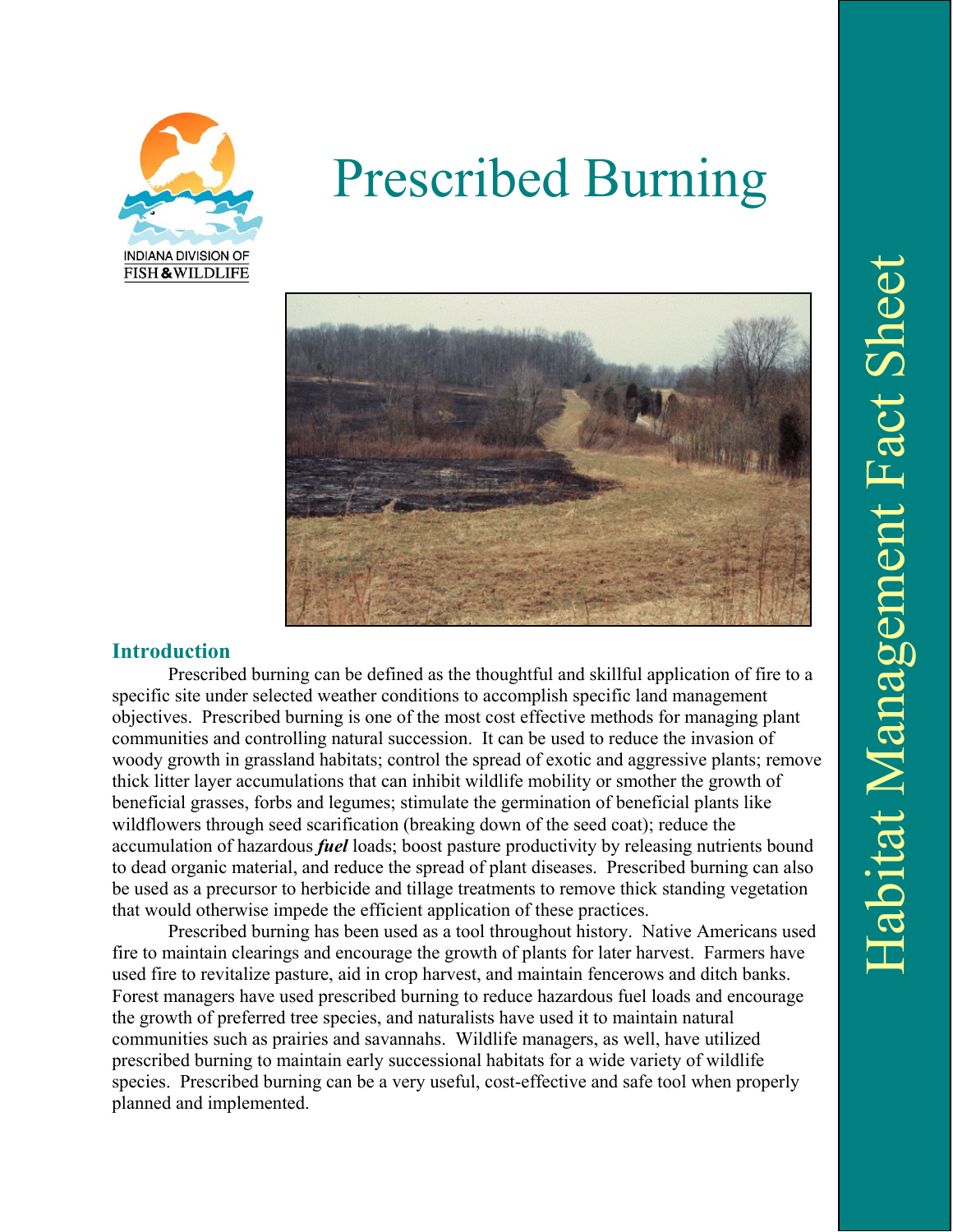Prescribed burns differ greatly from wildfires. Wildfires are accidental and uncontrolled. They threaten lives and property and can do great harm. Prescribed burns, on the other hand, are set intentionally after considering the safety of people and property. Prescribed burns are planned to achieve specific objectives in a specific area under specific weather conditions and at the right time of year. Fire control equipment and fire crews, as well as the use of natural or manmade barriers, are used to keep the fire under control.

#### **Understanding Fire Behavior**

In order to implement a safe and successful prescribed burn, it is important to understand how various factors influence fire behavior. Wind, relative humidity, temperature, soil moisture, fuel moisture, air mass stability, and topography are important elements to understand and consider when planning and implementing a burn. These elements influence flame height, rate of fire spread, how smoke produced from the burning vegetation will dissipate, and the overall success of meeting the burn objectives.

**Wind** - Prescribed fires behave in a more predictable manner when wind speed and wind direction are steady. Wind speed generally increases to a maximum in the early afternoon and then decreases to a minimum after sunset. Ideal *transport wind speed*, wind measured at 20 feet above ground level, should range from 6 to 18 mph for good smoke dispersion. The 20-foot wind speed, mentioned above, is the wind speed typically forecasted by local weather stations. However, the **preferred surface wind, or wind speed at eye level, should range from 1 to 3 mph** for most fuel and topographic situations. When conducting prescribed burning in vast, wide-open spaces, wind speed at surface or eye level can approach the 20-foot wind speed because there is nothing in the way to slow the surface winds down. Conversely, when conducting prescribed burning in areas where the landscape is dominated by forest cover, surface winds will most often be significantly lower than the 20-foot wind speed. Of greater importance than wind speed is the length of time the wind blows from one direction. Persistent wind directions occur most frequently following the passage of a cold front when

winds are typically from the west or northwest. As these winds slowly shift clockwise over the next few days, they become weaker and less steady. Winds with an easterly component are generally considered undesirable for prescribed burning. However, topography, natural firebreaks, and locations of smoke sensitive areas may have a bearing on which wind directions are most favorable. Regardless of wind direction, wind steadiness is very important and should be forecasted to occur throughout the planned burn time.

**Relative Humidity -** Relative humidity has a strong influence on the moisture content of the vegetation (fuels) being burned. As relative humidity decreases, fuels become drier. As relative humidity increases, fuels retain more moisture and are less apt to burn. Relative humidity is an expression of the amount of moisture in the air compared to the total amount the air is capable of holding at that temperature and pressure. For each  $20^{\circ}$  rise in temperature (which often occurs during the morning hours on a clear day), relative humidity is reduced by about one-half. Likewise, for each  $20^{\circ}$  drop in temperature (which often occurs in early evening), relative humidity roughly doubles. When a cold front passes over an area, the air behind the front is cooler and drier. The result is a drop in both temperature and humidity. Preferred relative humidity for prescribed burning ranges from 30 to 55 percent. When relative humidity drops below 30 percent, prescribed burning can become dangerous. Fires are more intense under low humidity ranges and sparks from burning fuels may be transported outside the burn area and ignite surrounding vegetation, causing unwanted spot fires. When relative humidity exceeds 55 percent, a fire may leave unburned islands or may not burn hot enough to achieve the desired results. For most situations where a landowner is conducting a prescribed burn without professional assistance on-site, **preferred relative humidity should range from 40 to 55 percent.**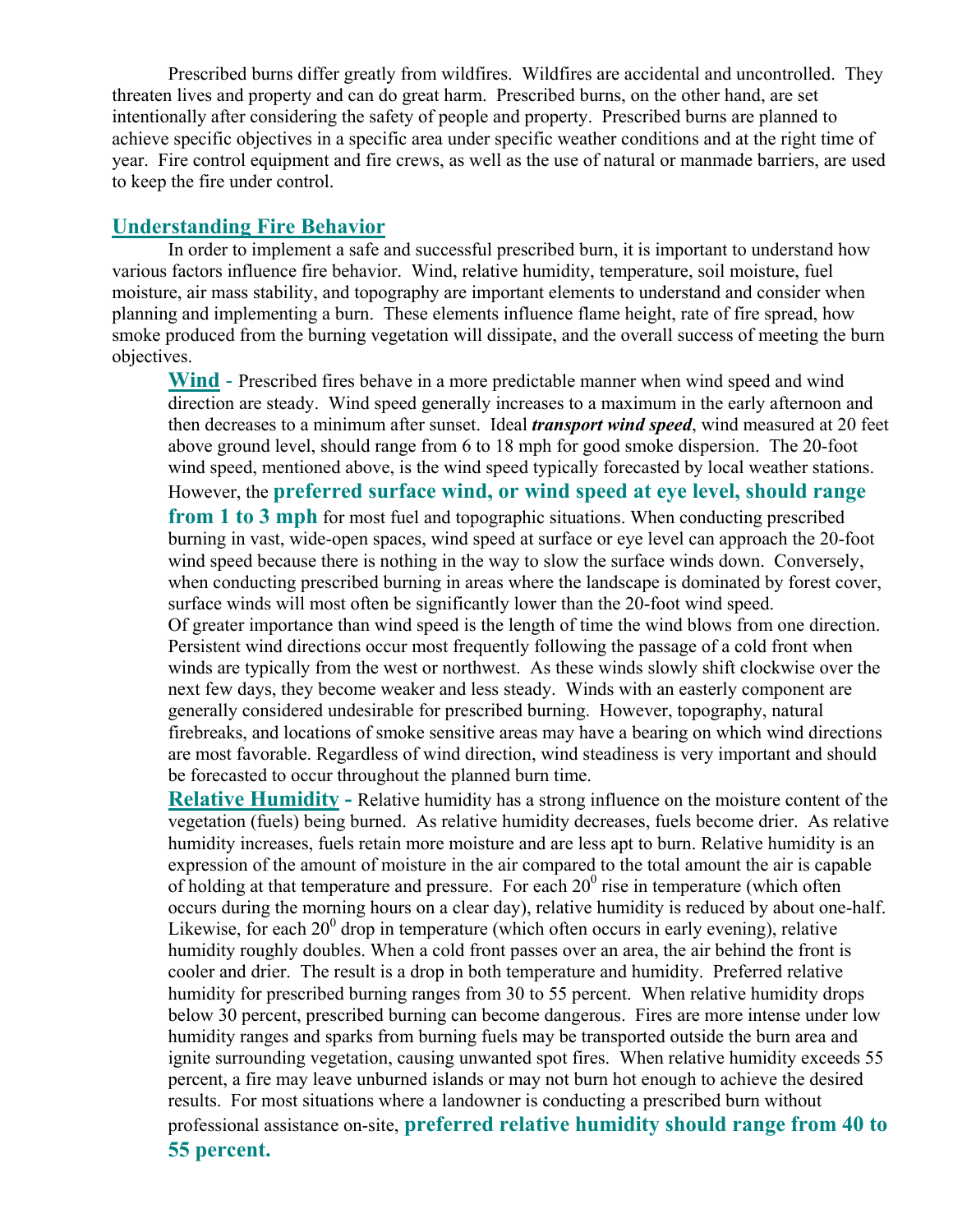**Temperature -** Temperature can also strongly influence the moisture content of fuels being burned. High temperatures help dry fuels quickly. In addition, when fuels are exposed to direct solar radiation (sunlight), they become much warmer than the surrounding air. Moisture will move from the warmer fuels into the air even though the relative humidity of the air is high. Air temperature can also directly impact the heat intensity of the fire. Cool fires are typically not hot enough to kill woody vegetation. Under most prescribed burning objectives, the **air**  temperature for a late winter to early spring burn should range from  $20^0$  to **60<sup>0</sup> Fahrenheit.** When the objective of the burn is to control woody vegetation, air temperatures above  $60^{\circ}$ F may be necessary to raise woody stem tissue to lethal temperature levels.

**Rainfall and Soil Moisture -** Because rainfall affects both fuel and soil moisture, it's important to have a good idea of how much rain has recently fallen on the area to be burned. The importance of adequate soil moisture can't be overemphasized. Damp soil protects the root zone of grasses, forbs and trees from being killed during a fire. It also protects soil microorganisms. Even when burning to expose a mineral soil seedbed it is desirable to leave a thin layer of organic material to protect the site from erosion. Prescribed burning should cease during periods of drought and resume only after a good soaking rain of at least 1 inch. On clay soils, much of the rainfall is lost through surface runoff, therefore, duration of the rainfall is more important than the amount that falls. For most prescribed burning objectives, **the soil should be damp to moderately wet.**

**Fuel Moisture -** Fuel moisture, especially the moisture content of fine fuels such as grassy and weedy material, is strongly influenced by relative humidity, temperature, and rainfall.

**Fine-fuel moisture (FFM) should range from 10 to 20 percent for optimum burning conditions.** A rough estimate can be obtained by taking the relative humidity (RH) and dividing it by 2:  $(RH \div 2 = FFM)$ . When fine-fuel moisture is below 6 or 7 percent, burning can result in damage to plant roots, microorganisms and even the soil. When fine-fuel moisture nears 30 percent, fires tend to burn slowly and irregularly, often resulting in incomplete burns that do not meet the desired objectives. Fine-fuel moisture is usually at its lowest value when the maximum temperature has been reached for the day (usually in the late afternoon). As the sun sets, the temperature drops and the relative humidity increases. Fine-fuel moisture can also vary considerably depending on the height of the vegetation. Typically, moisture content will increase from the upper portion of the vegetation down to the litter layer. However, a light rain or morning dew following a dry spell can give the false impression that the litter layer and underlying soils are also moist. The bottom of the litter layer should always be checked prior to burning to make sure it feels damp. This is especially important when conducting prescribed burning on organic soils. If the fire dries the surface layer of peat, the organic soils will ignite. These fires are very dangerous and can burn under ground for many weeks in spite of the best control efforts and cause extensive smoke problems. People that have not had extensive training in prescribed fire management should not attempt burning on peat or muck soils. **Airmass Stability -** Atmospheric stability is the resistance of the atmosphere to vertical movement and has an important influence on smoke management. A prescribe fire generates vertical air movement as the air is heated. If the atmosphere is unstable, the hot combustion products and smoke will rise rapidly and disperse into the upper atmosphere. Unstable atmospheric conditions promote rapid smoke dispersion. Indicators of unstable conditions include wind gusts, clouds with vertical growth, clear skies, and sometimes dust devils. Under stable atmospheric conditions smoke will be held close to the ground and can cause severe smoke problems and reduced visibility. Indicators of stable conditions include poor visibility due to haze, layered clouds, no wind, or very steady (not gusty) low wind.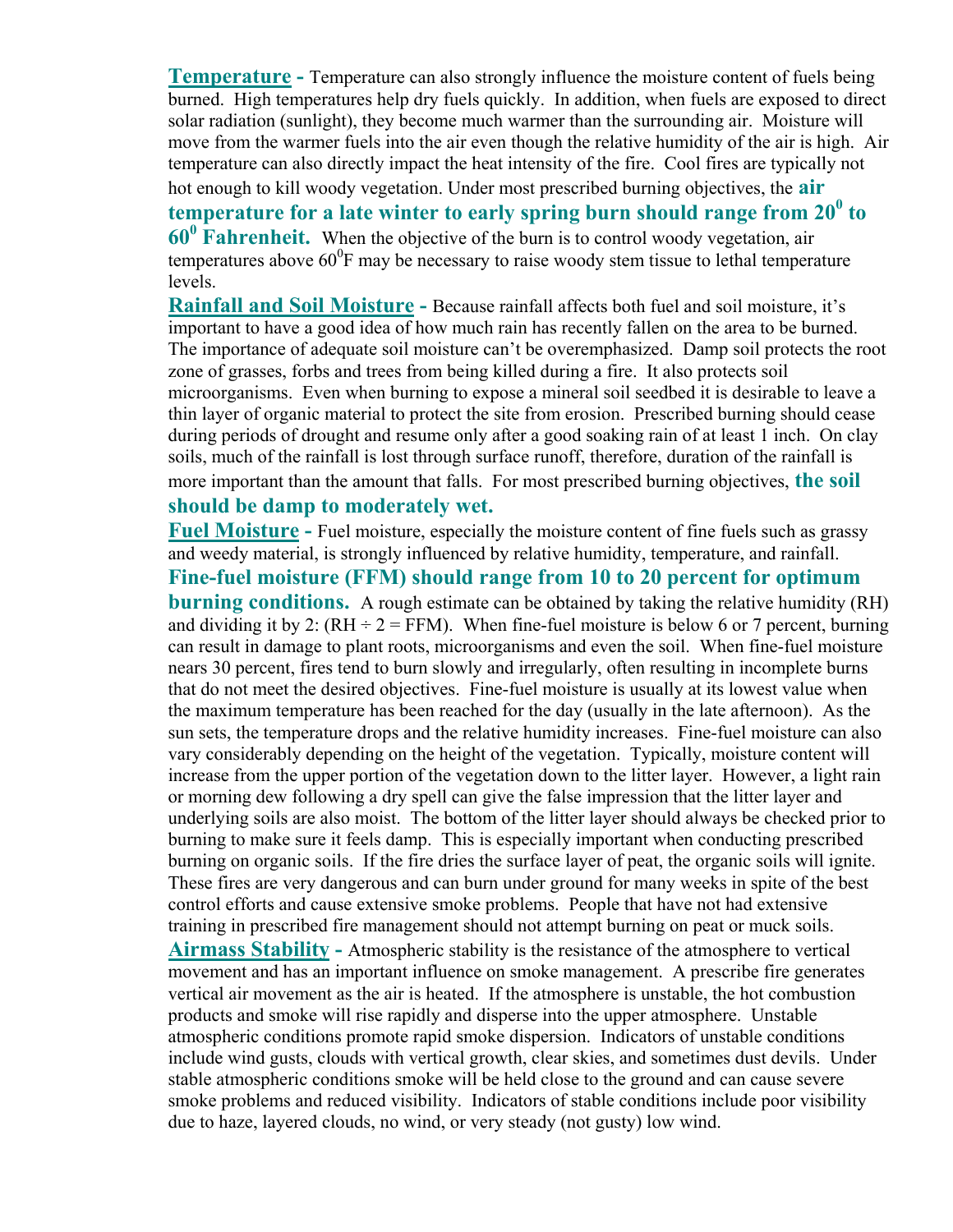**Topography -** Topography, or the lay of the land, also influences fire behavior and is the most constant of the environmental elements. It is much easier to predict the influences which topography will have on a fire than the influences of fuel characteristics and weather. Aspect, slope and terrain are the three characteristics of topography that can influence fire behavior. Aspect refers to the direction a slope faces. This determines the amount of heating the fuel gets from solar radiation, as well as the condition and types of fuels present. South and southwest slopes are normally more directly exposed to sunlight, and generally have sparser fuel loads, higher temperatures, lower humidity, and lower fuel moisture. North and northeast slopes generally receive less direct sunlight, and typically have heavier fuel loads, lower temperatures, higher humidity, and higher fuel moisture.

 Slope is the degree of incline of a hillside. Fires burn more rapidly uphill than downhill. The steeper the slope, the faster and hotter the fire burns. This is because the fuels above the fire are brought into closer contact with the upward moving flames. Heat from the flames reduces fuel moisture and allows the fuels to catch on fire quickly. Conversely, a fire started at the top of a slope will move down slope slower and cooler.

 Terrain refers to the shape, or lay of the land, and can influence the direction and rate of fire spread. Fire in steep narrow ravines can easily spread to fuels on the opposite slope by radiant heat and wind blown sparks. Likewise, fires started at the bottom of ravines may react similar to a fire in a chimney. Air drawn from the bottom of the ravine will create very strong upslope drafts. These upslope drafts will spread the fire rapidly and result in extreme fire behavior that can be very dangerous. In addition, fires immediately adjacent to woodland edges may be affected by wind eddies that may move the fire in the opposite direction of normal wind flow.

#### **Planning a Prescribed Burn**

There are four primary components to planning a prescribed burn. These components include: 1) regulation review; 2) an evaluation of the prospective burn site; 3) preparation of a burn plan for the site; and 4) pre-burn site and equipment preparation.

**1) Regulation Review** - The first step in the planning process should be to review the applicability and requirements of any state, county, and local ordinances that might regulate prescribed burning in your locality. State regulations pertaining to prescribed burning may be obtained by contacting the Indiana Department of Environmental Management, Air Quality Section or by visiting the following website addresses:

http://www.in.gov/legislative/iac/title326.html and

http://www.ai.org/legislative/ic/code/title13/ar17/ch9.html.

A good place to obtain local information is from your county sheriff or local fire department. You might also contact your county's health department.

**2) Prospective Burn Site Evaluation -** The second step to planning a successful prescribed burn is to evaluate the proposed site. Preferably, this should be done 6 months to a year prior to the intended burning period. This will provide ample time to address any problem areas, establish needed fire breaks, make contacts with neighbors and plan for equipment needs. The pre-burn evaluation should be used to determine what type of fire prescription is needed. In other words, what is the intended objective of the burn and what conditions are needed to meet the objective. Setting a burn objective will help determine the time frame within which the burn should be conducted and the type of firing method or methods that should be used. Table 1 provides information on the timing of prescribed burning in relation to the site objective.

The pre-burn evaluation should also be used to collect specific information about the site that will be needed for burn plan preparation. Information about the amount and type of fuels to be burned, the amount and type of fuels outside the intended burn area, as well as information on topography and the location of property boundaries should be noted. Take an aerial photo or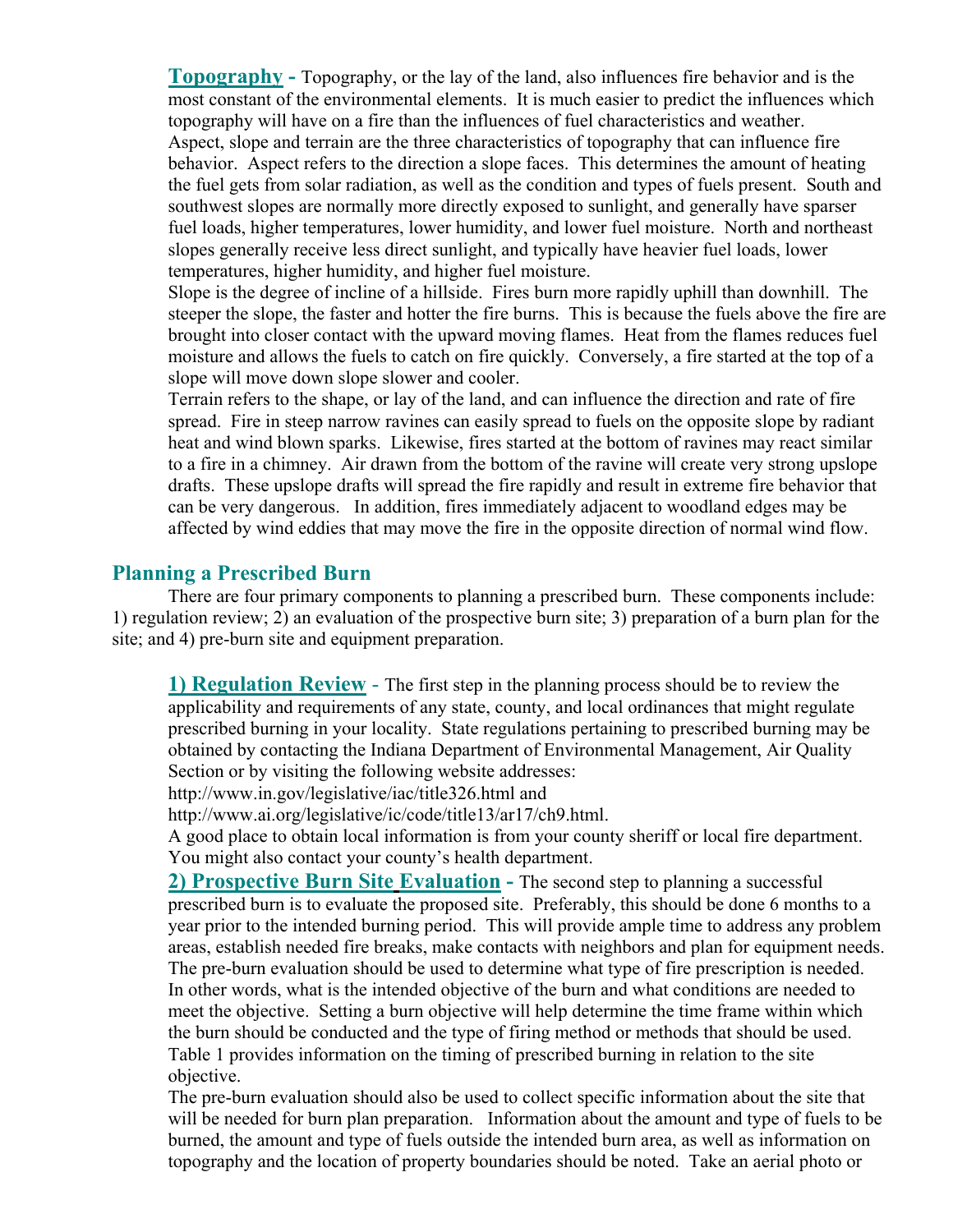map with you and walk the entire site. Mark the location of roads, trails, water bodies, natural fire breaks, smoke sensitive areas, utility lines, utility poles, fences, buildings, homes, fuel tanks, trash piles, poison ivy patches, and other important features.

| Table 1. Burn Objective and Relationship to Burning Time Frame |                                                                                       |                                     |                                                                                                               |
|----------------------------------------------------------------|---------------------------------------------------------------------------------------|-------------------------------------|---------------------------------------------------------------------------------------------------------------|
|                                                                | <b>Burn Objective</b>                                                                 | <b>Time of Burn</b>                 | <b>Comments</b>                                                                                               |
|                                                                | Prepare tall fescue or other cool<br>season grasses for fall herbicide<br>application | September/October                   | Time burn to allow fescue to re-<br>grow 6" prior to herbicide appl.                                          |
|                                                                | Prepare tall fescue or other cool<br>season grasses for spring tillage.               | September/October<br>February/March | Time burn to reduce the amount of<br>residual regrowth prior to tillage                                       |
|                                                                | Thin a stand of cool season grasses<br>and remove litter layer buildup.               | March/April                         | Burn when cool season grasses<br>begin to green-up                                                            |
|                                                                | Thin a stand of native grasses and<br>remove excessive litter layer buildup.          | January through<br>April            | Burning in March/April will<br>reduce wild flower component                                                   |
|                                                                | Control cool season grass invasion in<br>established native grasses.                  | March/April                         | Burn when cool season grasses<br>begin to green-up                                                            |
|                                                                | Increase forb component in<br>established native grasses.                             | September/October                   | Low humidity is needed.<br>Thick thatch needed to obtain a<br>complete burn.                                  |
|                                                                | Revitalize a wildflower planting.                                                     | January/February                    | Burn prior to green-up                                                                                        |
|                                                                | Control woody invasion in cool<br>season grass stand.                                 | March through May                   | Hot fire required. May need lower<br>relative humidity and higher<br>temperatures to achieve good<br>results. |
|                                                                | Control woody invasion in native<br>grass stand.                                      | March through May                   | Hot fire required. May need lower<br>relative humidity and higher<br>temperatures to achieve good<br>results. |

**3) Burn Plan Preparation -** The third step is to prepare a burn plan. A burn plan should always be developed for every proposed prescribed burn. A burn plan is an all-inclusive document that includes a description of the site to be burned, the objectives of the burn, preparation needs, areas of special concern or potential hazard, a list of pre-determined parameters within which the burn will be conducted (fire prescription), information on precisely how the burn is going to be accomplished (firing sequence), and detailed maps of the area. A burn plan not only helps the landowner carefully and thoughtfully prepare for a prescribed burn, but the plan also provides detailed information to others that might be involved in implementing the burn or affected by implementation of the burn, such as members of your fire crew, the local fire department, sheriff's department, and neighbors. In addition, there are usually only a few days during most burning seasons when weather conditions meet burn prescription parameters. By developing a burn plan and addressing site and equipment needs prior to the burning season, the landowner can quickly take advantage of burning opportunities when they arise.

The following information should be included in every burn plan:

**Maps:** Each map should show the boundaries of the planned burn area, adjacent landowners, topography, control lines (both natural fire breaks and those that are to be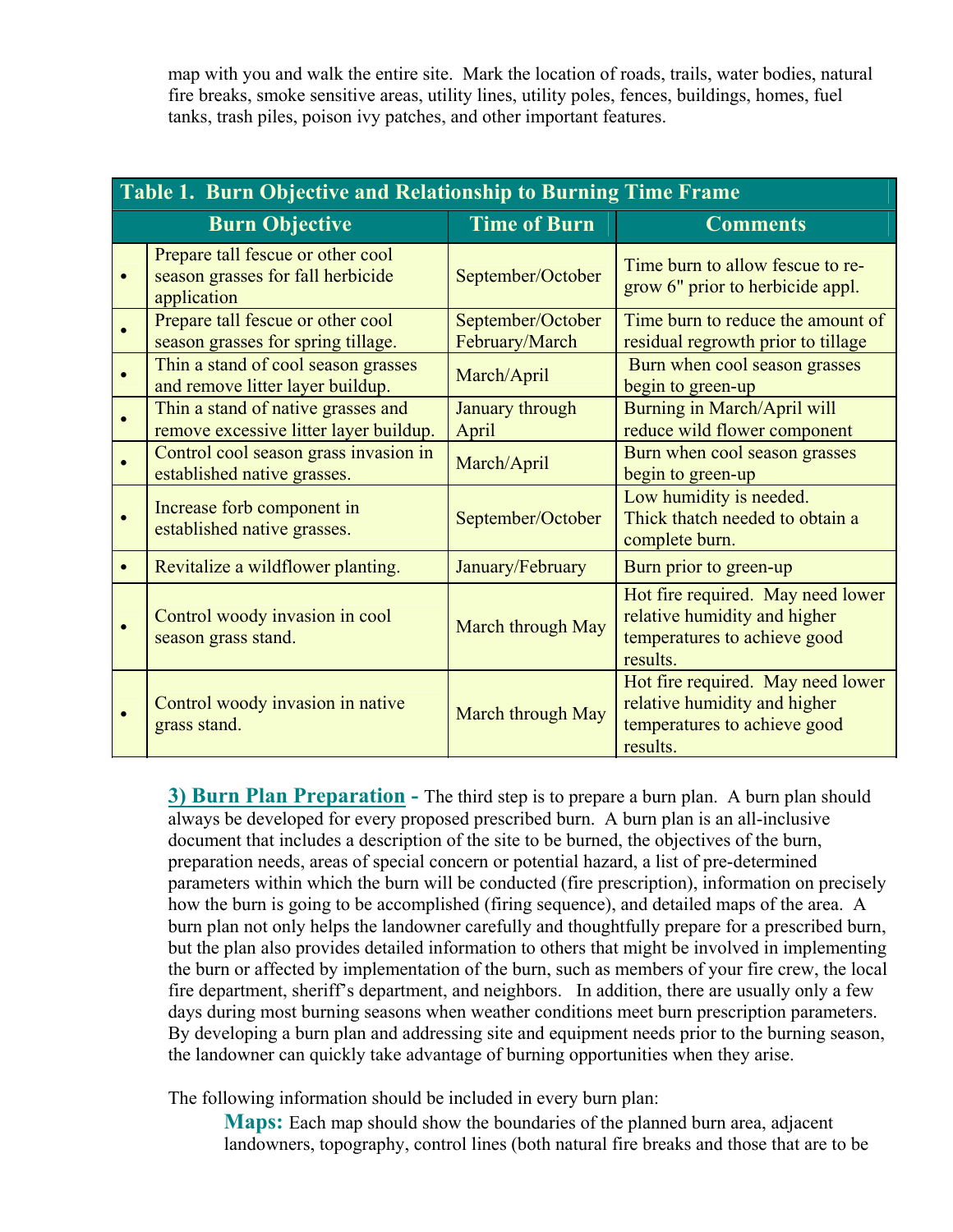constructed), smoke sensitive areas, roads, homes, utility lines, fuel and storage tanks, and other potentially hazardous or combustible materials. One map should be prepared for each acceptable wind direction under which the prescribed burn may be safely conducted. Each of these maps should then show the location and appropriate sequence of fires to be set based on each map's assigned wind direction.

**Burn Objective:** State as precisely as possible the objective(s) for the burn. This will help you set the parameters (fire prescription) under which the burn should be conducted.

 **Burn Unit Description:** Describe the types of fuels that are proposed to be burned within the burn area as well as the site's topography. Note if there are significant differences between vegetation types and heights within the burn area. Also note if there are areas that typically remain wet or exceedingly dry. All of these factors will influence fire behavior and determine other planning needs and parameters.

 **Adjacent Land Description:** Describe the types of fuels and topography that are adjacent to the proposed burn unit. Specifically note any areas adjacent to or in close proximity to the proposed burn area that might easily catch fire as a result of wind blown sparks.

 **Areas of Special Concern:** Describe all areas in and outside the burn area that might pose safety, health or smoke hazards and list the appropriate measures that will need to be taken to mitigate the concerns. Once again, making note of these areas will assist you and others reading the burn plan to be aware of problem areas and how those concerns will be addressed.

 **Pre-Burn Site Preparation:** Describe exactly what site preparation will need to be completed before the burn can be safely conducted. Do control lines (fire breaks) need to be constructed? If so, are they to be planted to a green crop such as winter wheat, clover, annual rye grass, or spring oats; or are they to be plowed, disked or mown? Do control lines need to be placed around utility poles? Are there tree branches or brush extending over any firebreaks that might catch fire and cause the fire to spread to unintended areas?

 **Equipment Needs:** List all the equipment that should be on-site at the time of the burn. Include things such as cellular phones, 2-way radios, hoses, backpack sprayers, truck-mounted water tanks, vehicles, quad runners, leaf rakes, flappers, drip torches and/or fusees. Never skimp on equipment needs.

**Personnel Needs:** List all the personnel that will be needed to safely and efficiently carry out the prescribed burn. Never skimp on personnel needs. In general, there should be 3 to 4 people for each control line: one to lay fire, one or two to control the line, and one to assist wherever needed. Additional people may be needed to assist with traffic control if smoke will blow across public roadways.

**Persons To Be Contacted:** List all neighbor, local law enforcement, and local fire department names and telephone numbers. Each of these entities should be contacted as part of burn plan preparation phase. It is important to contact local law enforcement and fire department personnel during the planning stage to ensure the burn will be in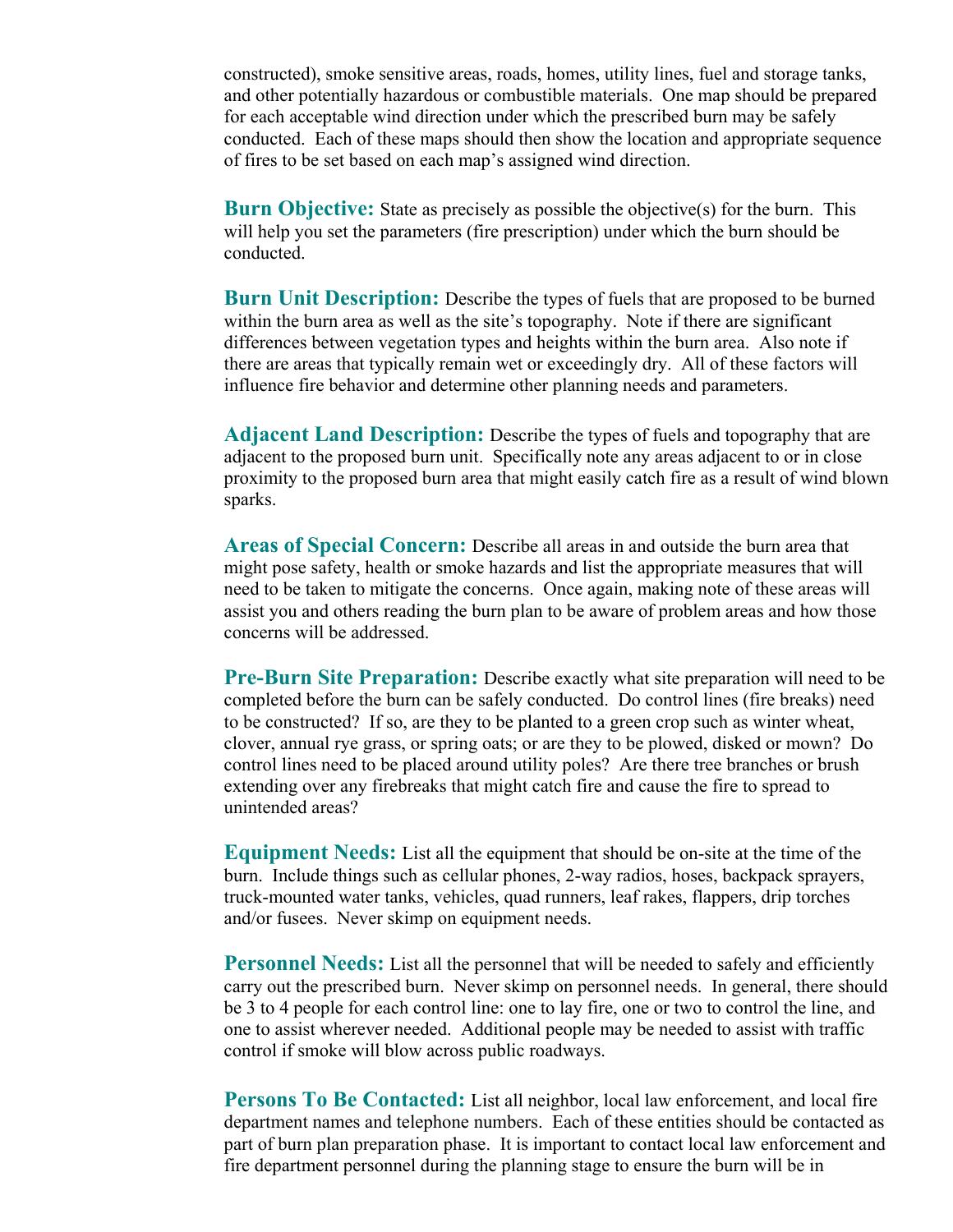compliance with local ordinances. It also affords these agencies the opportunity to develop their own advanced planning, coordination, and scheduling. It is also important to contact each neighbor to help assess smoke sensitive areas and address other concerns that they might have. In addition, it affords neighbors the opportunity to potentially coordinate, schedule, and assist each other in conducting prescribed burns in the local area.

Each of the entities on the contact list should also be called the day before the burn is anticipated to occur, and then immediately prior to actually conducting the burn. Again, this notification helps keep local authorities advised and prepared to respond in case of an emergency. It also is a courtesy to neighbors so that they can anticipate seeing and reacting appropriately to any potential smoke that might come their way.

 **Acceptable Burning Parameters:** List in this section the range of conditions that must be met at the time the prescribed burn is to take place. The following parameters should be included in this section:

 **Time of Year** - Generally the best time to conduct a prescribed burn in Indiana is from February 1 to April 15. This is when weather conditions and fuel moisture are most often conducive for conducting prescribed burns. The exact time frame within which the burn should occur will depend on the objective of the burn.

**Time of Day** - Time prescribed burning so that the entire job, including all follow-up work, can be completed before sunset. Remember, as the sun sets, temperature drops and relative humidity increases. Both of these conditions will increase the likelihood of having smoke management problems. When conditions are favorable, try to start burning between 10 a.m. and noon.

 **Relative Humidity Range** - As stated earlier, relative humidity should range between 40 and 55 percent under most situations where the landowner is conducting a prescribed burn without professional assistance. Burning when relative humidity drops below 30 percent can become dangerous even for experienced prescribed fire crews.

 **Wind Speed Range** - In most situations, the preferred 20-foot wind speed should range between 6 and 18 mph for good smoke dispersion, however, the mid-flame wind speed should generally fall between 1 and 3 mph. See Chart 1 for estimating mid-flame wind speed for sheltered and unsheltered short and tall grasses.

 **Temperature Range** - Under most prescribed burning objectives, air temperature for a late winter to early spring burn should range from  $20^0$  to  $60^0$ Fahrenheit.

 **Soil Moisture** - The importance of adequate soil moisture can't be overemphasized. Damp soil protects the root zone of grasses, forbs and trees from being killed during a fire. It also protects soil microorganisms. For most prescribed burning objectives, the soil should be damp to moderately wet.

 **Allowable Wind Directions** - Allowable wind directions will ultimately depend on several factors including: the location of smoke sensitive areas, control lines, and structures; the type of fuels inside and outside the burn area; and topography. Only those wind directions that will achieve the burn objective in a safe manner should be listed.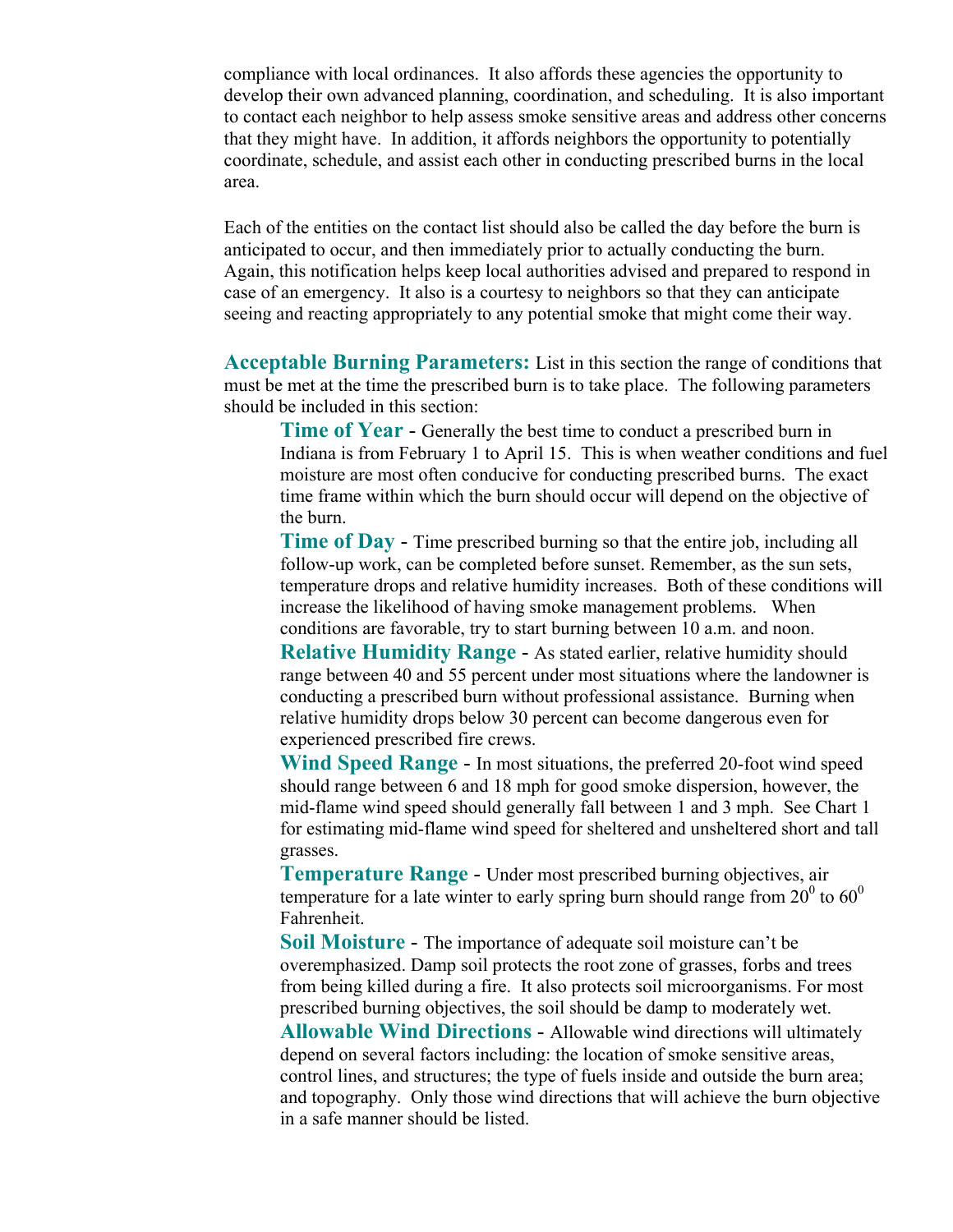

**Firing Methods** - Prescribed burns can be conducted using several different firing techniques (alone or in combinations) to achieve specific results. Only those firing methods that will achieve the burn objective in a safe manner should be listed. Specific firing techniques are discussed later in this publication.

Fire Escape Contingency Plan - Write down a step-by-step contingency plan as to who will do what in case fire escapes the burn site.At the minimum, the plan should include (1) the telephone numbers for the local fire department, sheriff's department, and each of the adjacent neighbors; and (2) a section that identifies escape routes and safety zones for your fire crew. All crewmembers should review this section of the plan before the prescribed burn is initiated.

**4) Pre-Burn Preparation** - Finally, the forth step to planning a successful prescribed burn involves finalizing all the legwork and groundwork necessary to legally, safely and efficiently carry out the burn. Pre-burn preparation includes: fulfilling any requirements mandated by local ordinances; rounding up the proper equipment and making sure it works properly; completing any work that needs to be performed on control lines; enlisting personnel to assist with the burn; and communicating with neighbors, local fire and sheriff's departments.

## **Establishing Control Lines**

Control lines, frequently called firebreaks, are features of the landscape used to stop, slow, or control the spread of a prescribed fire. To be effective, firebreaks should be at least 15 to 20 feet wide and border the entire burn area. Four types of firebreaks are most commonly used. **Natural firebreaks** are existing physical features that inherently do not contain combustible fuels, such as rivers, streams, lakes, ponds, and roads. Caution should be used when using certain wetlands as control lines. Wetlands containing dense stands of emergent vegetation, such as cattails, can carry fire across the top of the water surface. **Constructed firebreaks** are areas where the vegetation has either been completely removed by tillage practices, sprayed with water or a fire retardant, or frequently mown so as to remove any buildup of fine dead fuels within the control line from previous growing seasons and, thereby, consists only of standing "green" vegetation. **Green-crop firebreaks** are control lines that utilize a fire resistant crop, such as winter wheat, barley, annual rye grass, or clovers that are typically "green" during the burning period. As the name implies, green-crop firebreaks consist of bare soil control lines that have been planted recently to an actively growing "green" crop. Existing, crop (corn or soybean) stubble should not be used a firebreak. Although standing crop stubble may be interspersed with copious quantities of bare soil, the fact still remains that the stubble is dead and fire can be transported from one standing stalk to another. Even crop stubble that appears to be wet from a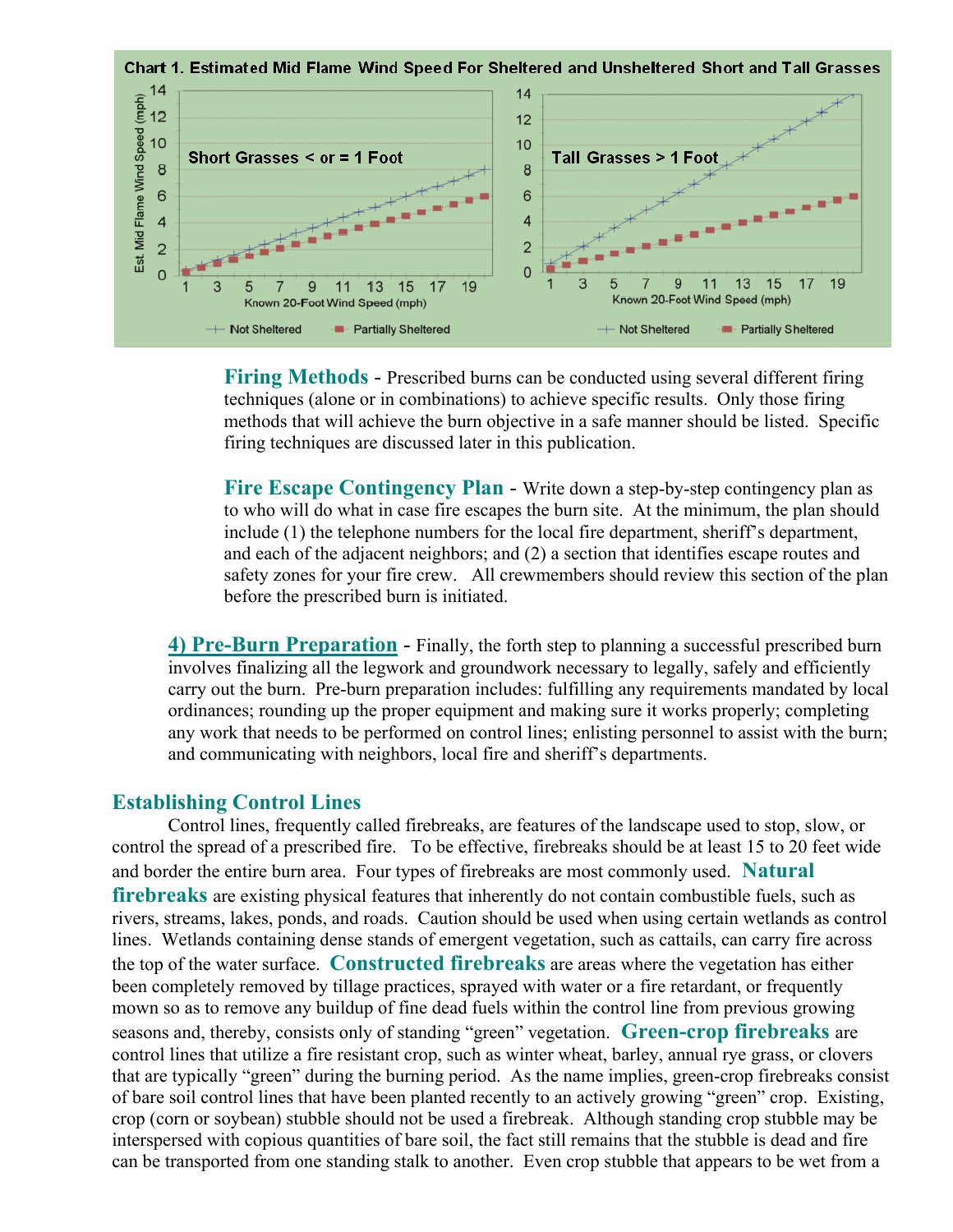morning dew can quickly dry out as daytime temperature increases and humidity falls. Convective heat from the advancing fire can also assist in drying and curing the stubble.

 If crop fields are going to be used as firebreaks, the edges should either be planted to a green crop or conventionally tilled so as to completely remove or bury all crop residues. Caution should be taken not to just turn the crop stubble over into furrows. Stubble, turned over and concentrated in this fashion, can ignite and burn the entire length of the furrow, even when lightly covered with soil. All stubble should be well incorporated into the soil. The best time of the year to prepare crop field edges for a late winter or spring burn is during the fall prior to the intended burn as part of the crop harvest and tillage operations. This allows an extended period during which crop residue can breakdown and become further incorporated into the soil.

Firebreaks may also be created by establishing **black lines**. Black lines are typically created by setting fire to the leeward portion of a fuel bed, allowing the fire to slowly advance in a controlled fashion against the wind. Once the fuel has been burned off to a specified width the fire is extinguished.

#### **Firing Techniques**

There are many different techniques that can be used to complete a controlled burn. When and where fires are started in relation to the area to be burned and the direction of the wind, can determine how hot the fire becomes and how fast the fires moves. Firing techniques allow the person conducting the fire to control the fire to some extent. The four firing techniques most commonly used are: 1) the backing fire, 2) the strip-heading fire, 3) the flanking fire, and 4) the ring fire.

**1) Backing Fire** – This firing technique is the easiest and safest method for completing a prescribed burn, provided wind speed and wind direction remain steady. It is generally used by novices of prescribed burning because the rate of spread is relatively slow compared to other firing techniques and more easily controlled. The backing fire is also the most common firing technique use, and should always be the first line of fire set in any prescribed burning sequence. A backing fire is always started along a firebreak or other barrier at the most leeward (downwind) edge of the burn area and allowed to back into the wind. This method can be used successfully provided that a wind is consistently blowing in one direction, relative humidity is low, and there is a continuous source of fine dead fuels throughout the area to carry the burn. Because a backing fire burns slowly against the wind, completing the prescribed burn using only a backing fire may take several hours.

When used with other firing techniques, the backing fire is set first and allowed to burn an area at least equal in width to the expected average flame length, prior to setting any other fires. This helps ensure that any fire moving in a windward direction as a result of additional fires ignited upwind will be contained within the blackened area created behind the backing fire. In general, backing fires should be allowed to burn windward a distance of at least 20 feet from the leeward control line before employing other firing techniques to complete the prescribed burn.

**2) Strip-Heading Fire** – This technique employs the use of a backing fire, followed by a series of strip fires set in sequential order along lines upwind from the control line and perpendicular to the wind. The timing of ignition and distance between the firing lines are adjusted so that no strip of fire becomes too robust before it meets a downwind firebreak or another line of fire and dissipates. Strip fires are typically set 20 to 50 feet apart. The distance between strip fires is used to control the average flame length, which is dependent on topography, wind speed, fuel height, and fuel load. When using this method, the first step is to set a backing fire along the downwind control line and allow it to burn a strip wide enough to control and contain any upwind strip fires. Strip-heading fires can be used to reduce the amount of time needed to perform a complete burn or help carry fire through areas having low fuel loads or high relative humidity and high fuel moisture.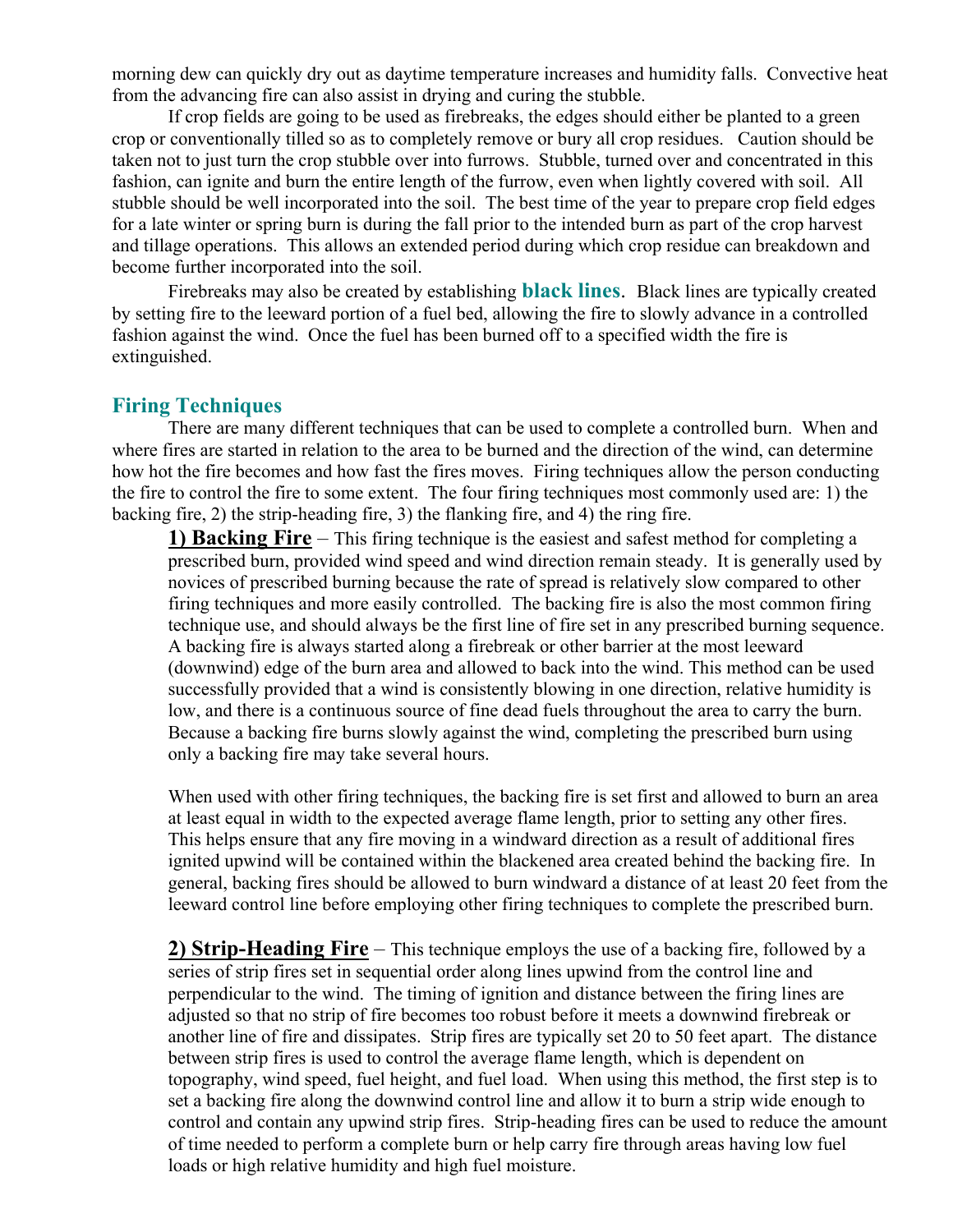



**3) Flanking Fire** – The flanking fire technique employs the use of fire set in lines parallel (flanking) to the wind. Although flanking fires can be ignited within the central portions of the burn area, extensive knowledge of fire behavior and experience is required, and therefore, it is not recommended for use by most landowners. For the purpose of this fact sheet, discussion is limited to the use of flanking fires along the outer flanks of the area to be burned, along established firebreaks. Flanking fires are typically used along the flanking control lines (firebreaks) to burn vegetation within the burn area away from the control lines, similar to the results obtained by a backing fire. Flanking fires should not be ignited until a backing fire has burned and blackened a strip wide enough along the baseline to control and contain any upwind fire resulting from the ignition of flanking fires. Flanking fires are frequently used in between the ignition of strip-heading fires to reduce flame height along the flanking firebreaks. The use of flanking fires also reduces the amount of time necessary to complete a prescribed burn. To properly employ the flanking fire technique, at least two persons carrying their own ignition source, are needed to simultaneously set the flanking fires.

**4) Ring Fire** – This firing technique creates the hottest fire and is best used when the burn objective is to control the invasion of woody stems. The ring fire technique is first initiated by using a backing fire to establish a wide, blackened control line at the downwind edge of the burn area. Once the baseline is secured with a wide blackened area, the remainder of the perimeter is ignited, starting at each end of the backing fire and moving in a windward direction. As the perimeter fires merge, flame height and temperature become quite intense and can create a very strong convection column, capable of carrying fire a considerable distance downwind. As a result, ring fires are more apt to start wildfires in neighboring fields. The ring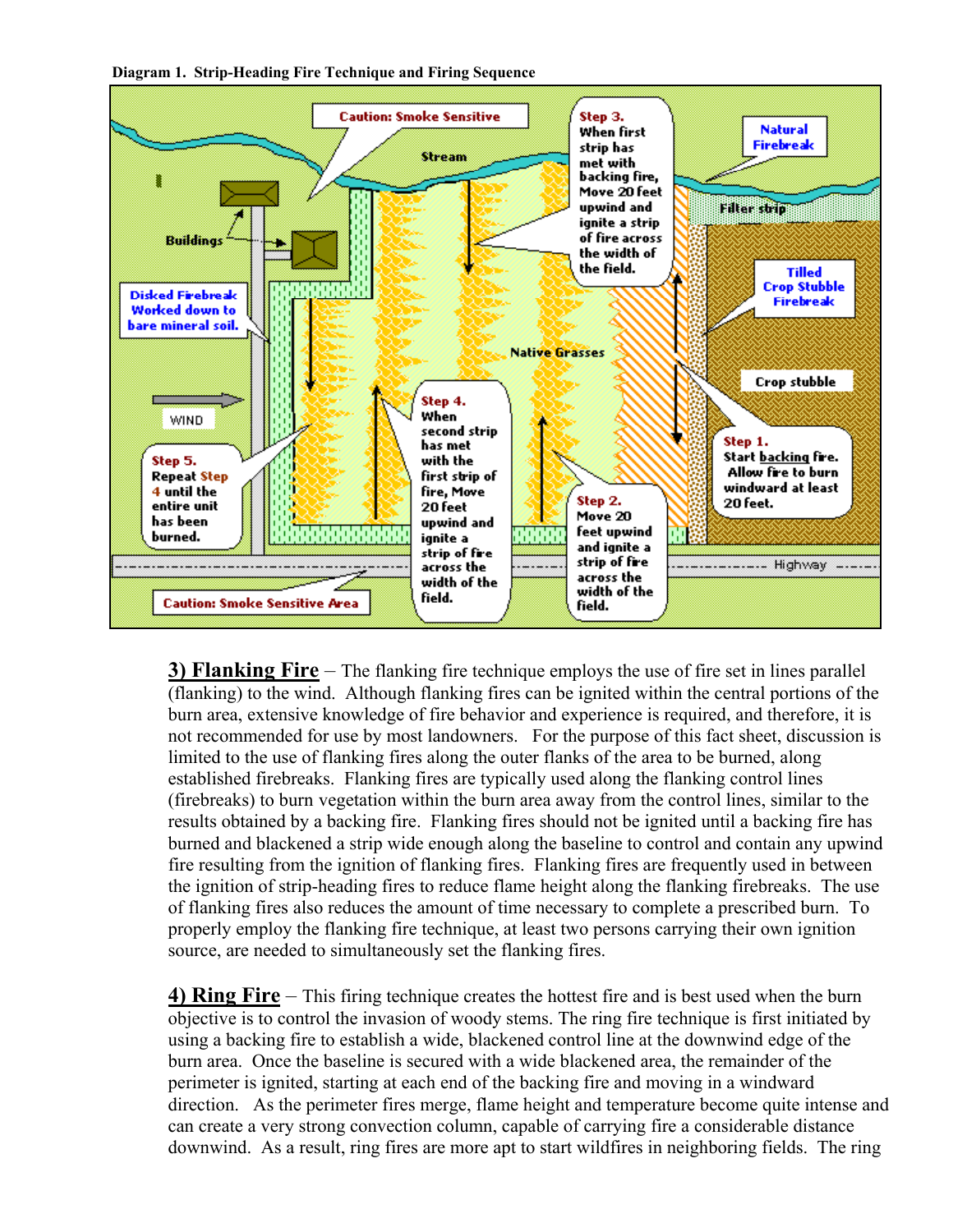fire technique should only be used by experienced personnel or where the downwind landscape is composed primarily of bare mineral soils, such as plowed crop fields. To properly employ the ring fire technique, at least two persons carrying their own ignition source, are needed to simultaneously set the fires about the perimeter.





## **Smoke Management**

It is the responsibility of those conducting a prescribed burn to minimize any detrimental effects that smoke from the fire might create. In fact, persons conducting prescribed burning can be held liable for damages or accidents that occur as a result of smoke from the burn. Therefore, it is very important to make sure smoke management is addressed in all phases of planning a prescribed burn as well as during the actual burn. The following guidelines should be used to reduce the detrimental effects of smoke.

- 1. Consider all on-site and off-site impacts that smoke might impact when planning a prescribed burn.
- 2. Use the most up-to-date weather information prior to the burn to help assess smoke behavior and movement.
- 3. Conduct prescribed burns on days when conditions will allow the smoke to rise and dissipate quickly. Visual indicators of favorable atmospheric conditions include: clouds growing vertically; gusty winds blowing in a consistent direction; smoke from other sources rises quickly and to great heights; good visibility; and the formation of cumulus clouds. Indicators of poor atmospheric conditions include: clouds forming dense layers; steady or little wind; smoke from other sources drifts apart, hangs, or moves downward; poor visibility or haze; fog; and the formation of stratus clouds.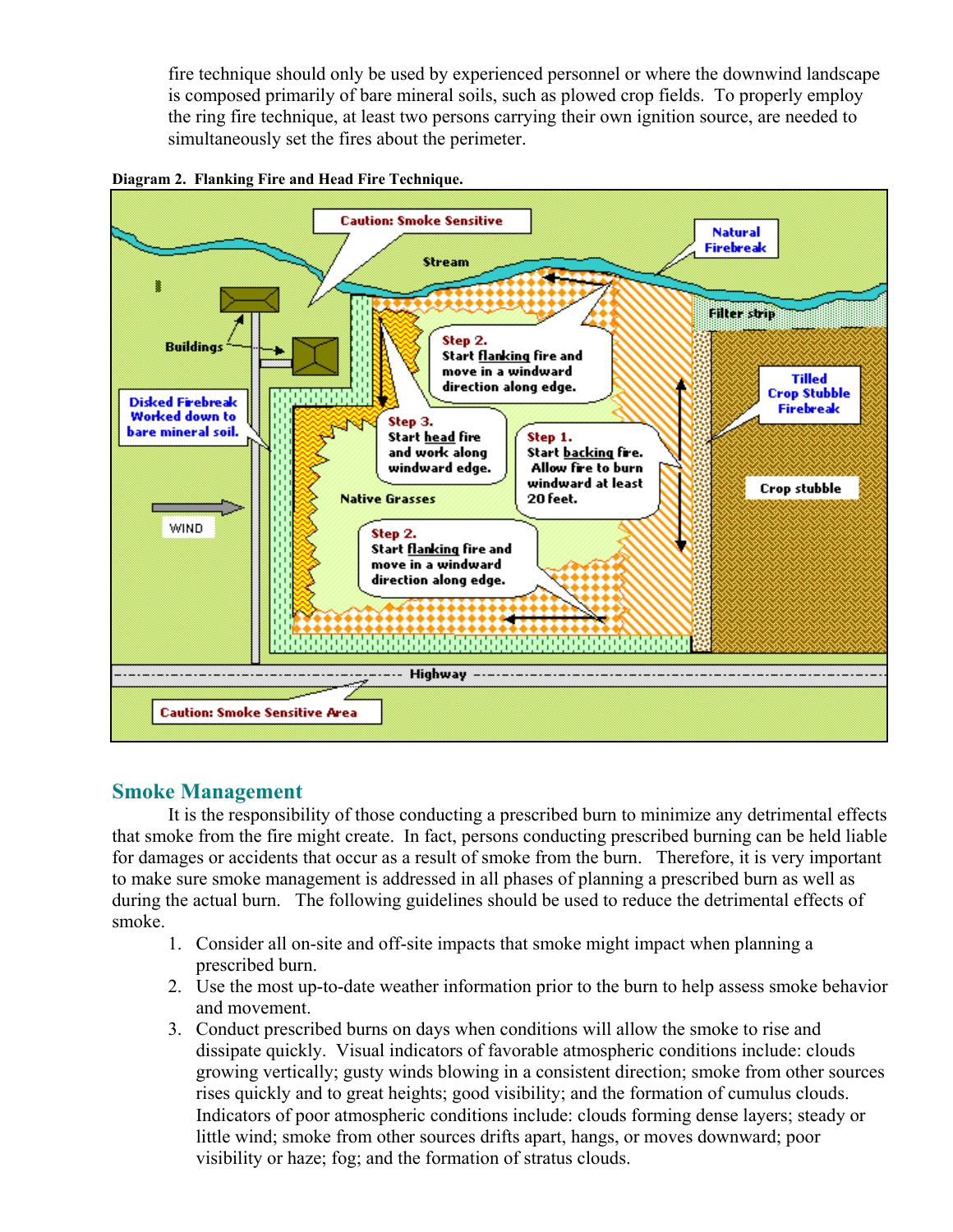- 4. Use extreme caution when smoke-sensitive areas are adjacent to or downwind of the proposed burn area. Burning should not be done when the wind will carry the smoke across roadways, airports, dwellings, populated areas, and areas where domestic animals are confined or sensitive to smoke. As a general rule, do not burn if smoke-sensitive areas are downwind of the burn area and within one-half mile.
- 5. Check the area to be burned for combustible materials that might produce toxic fumes such as tires, asbestos, PCBs, and solvents. Either remove the items from the burn area or adjust the burn area to prevent the area around them from being burned. Remember that poisonous plants, such as poison ivy, can be rendered more toxic as the heat mobilizes the irritating oils and are transported along with the smoke. If poison ivy is present, make sure all members of the fire crew are advised, so that they may judge their own susceptibility.
- 6. Prior to conducting the actual burn, a small test fire involving the fuels to be burned should be set to evaluate smoke behavior. The test fire should be conducted in an open area away from woodland edges or structures that might create atypical wind currents.
- 7. Use backing fires whenever possible. Backing fires consume dead fuels more completely and create less smoke.
- 8. When possible, burn during the middle of the day. Atmospheric conditions at that time of the day tend to be most favorable for smoke dissipation.
- 9. Try to complete all burns prior to 5:00 pm. As the sun sets, temperature falls, relative humidity increases, and winds decline or cease altogether. Under these conditions, smoke will tend to hang close to the ground in and around the burn area.
- 10. If conducting a prescribed burn under less than ideal smoke transport conditions, consider breaking the larger burn unit into smaller units and allowing the smoke to dissipate prior to burning each successive unit.
- 11. Notify adjacent landowners, homeowners, the local fire department, and local law enforcement agencies several days prior to the burn and again on the day the burn is to be implemented. It is not only common courtesy, but local statutes may require an official notification procedure. Response to the notification may also bring unknown problems associated with the proposed burn plan to the burner's attention, such as a neighbor with respiratory problems or a family gathering planned next door. Local authorities need to be notified so that they know it is not a wildfire. It also gives local authorities advanced opportunity to review the burn plan, be better prepared in case the fire escapes, and perhaps coordinate a planned training opportunity for firefighters and other first responders.
- 12. As part of the actual burn plan, prepare an emergency plan that addresses changes in smoke management. Be prepared to extinguish the fire if the burn is not going according to the plan. Be prepared to contact local law enforcement officials if wind direction changes and the smoke is expected to blow across public roadways, so that traffic can be safely controlled until the smoke dissipates and is no longer a threat.
- 13. Never conduct prescribed burns on organic soils. Fires on organic soils are almost impossible to put out and can continue to burn underground and create smoke problems for many days if not weeks. Changing weather conditions during that time can create serious smoke problems for miles around.

## **Appropriate Burning Apparel**

All persons assisting with the burn should wear the following apparel at all times during the prescribed burn:

- Hard hat
- Leather gloves
- Eye protection
- Leather boots (lace-up, 8-inch minimum height)
- Handkerchief (for covering mouth and nose)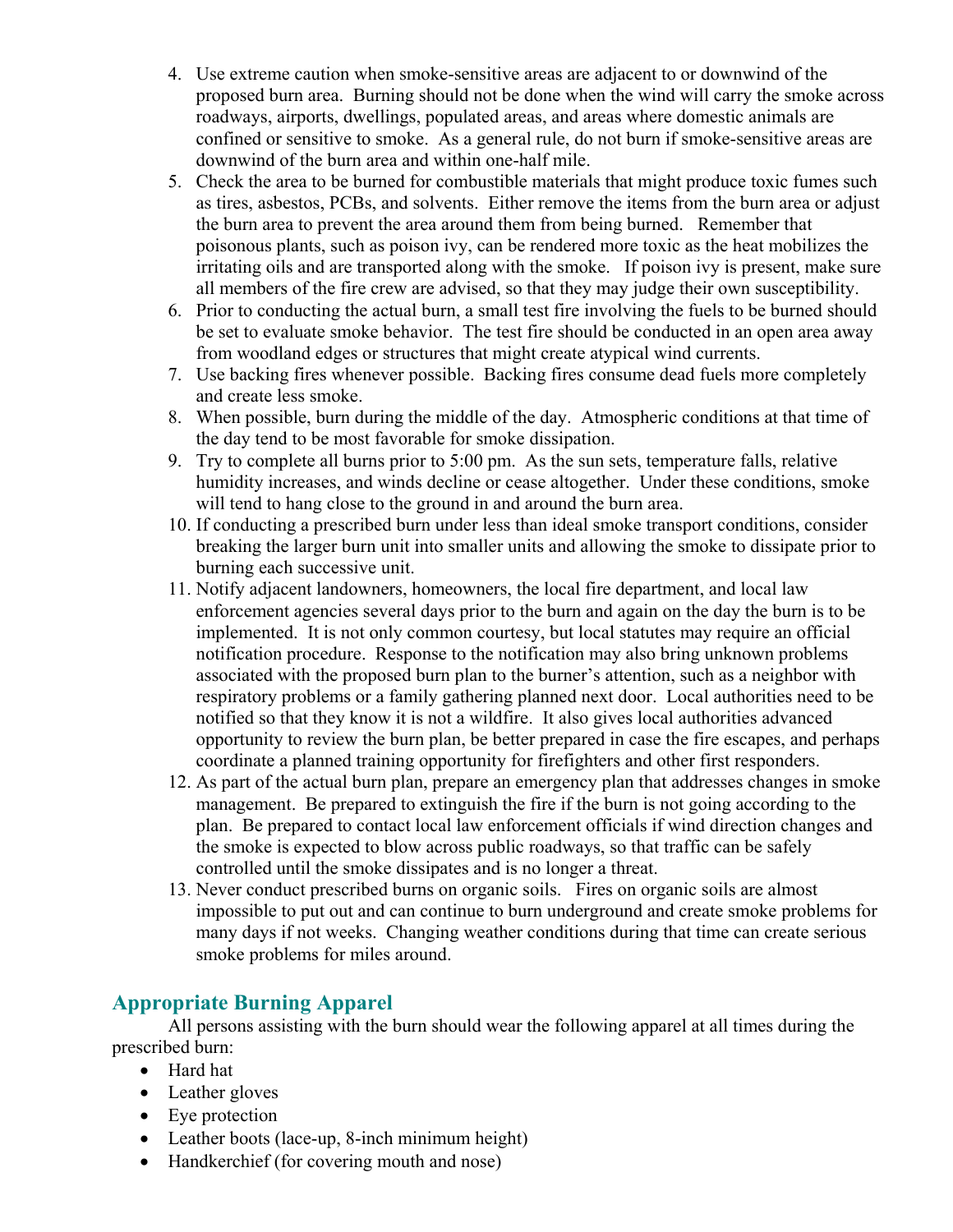• Fire resistant trousers and shirt. Use clothing that is 100% natural fiber, such as cotton or wool. Do not use clothing that is 100% synthetic fiber or synthetic fiber/natural fiber blends. Synthetic materials will melt and can cause serious burns.

## **Ignition Sources**

 Although a properly functioning drip torch is the most efficient tool for setting fires during a prescribed burn, most landowners do not have access to this equipment. Instead, most landowners utilize fusees and signal flares to set the fires. Fusees are elongated signal flares that last longer and allow the user to remain more upright when using the flare to ignite the vegetation. Flares and fusees are ignited by striking the friction cap (attached to one end of the device) against the exposed end. The precautions, listed below, should always be followed when using these devices:

- Always read and follow manufacturer warnings, precautions, and safety instructions that come with the device.
- Fusees and flares drip extremely hot, molten materials that can burn through clothing and cause serious burns. Always hold fusses and flares downward and well away from your body.
- Fusees and flares emit caustic smoke. Do not breathe the fumes.
- The flames of these devices are extremely bright. Do not look directly at the flame.
- When igniting, always hold the device downward and away from your body, and strike the friction cap away from your body.
- Once lit, these devices drop fire constantly. Do not ignite a fusee or flare in an area that you do not intend to burn. Do not ignite the device until you are ready to burn.
- Keeping burning flares well away form other objects and people.
- Never store these devices with or close to other flammables or ignition sources.
- Do not leave burning flares or fusees unattended.

## **Pre-Burn Check List**

Prior to initiating any prescribed fire the burn crew leader should review all aspects of the official burn plan and ask the following series of questions.

Does the weather forecast meet the "Acceptable Burning Parameters" specified in the burn plan? If a weather front is expected to pass through the area on the day the burn is planned, DO NOT BURN.

Have all neighbors and appropriate law enforcement and fire department personnel been contacted and properly notified?

- \_\_\_ Have all "Pre-Burn Site Preparations" been completed, checked, and are they functional?
- \_\_\_ Is all the equipment needed to safely carry out the burn on site and is it functioning properly?

Do all the personnel know how to safely handle and properly use the ignition sources and other equipment?

- Are all the personnel necessary to carry out the burn on site?
- \_\_\_ Are all personnel physically fit to perform potentially strenuous activity?
- \_\_\_ Have all personnel been briefed on the prescribed burn plan and know their assignments?
- \_\_\_ Are all personnel wearing appropriate burning apparel?
- \_\_\_ Is the weather forecast expected to be favorable throughout the entire proposed burn time?

\_\_\_ Do you have a working cellular phone with the telephone number of the local fire department entered?

In your opinion, can the burn be carried out according to the burn plan in a safe manner?

If the answer to any of the above checklist questions is "NO", then DO NOT BURN! If the answer to all of the above checklist questions is "YES", then the next step is to conduct a small, test burn to better assess smoke management and how the actual burn might respond under the current conditions.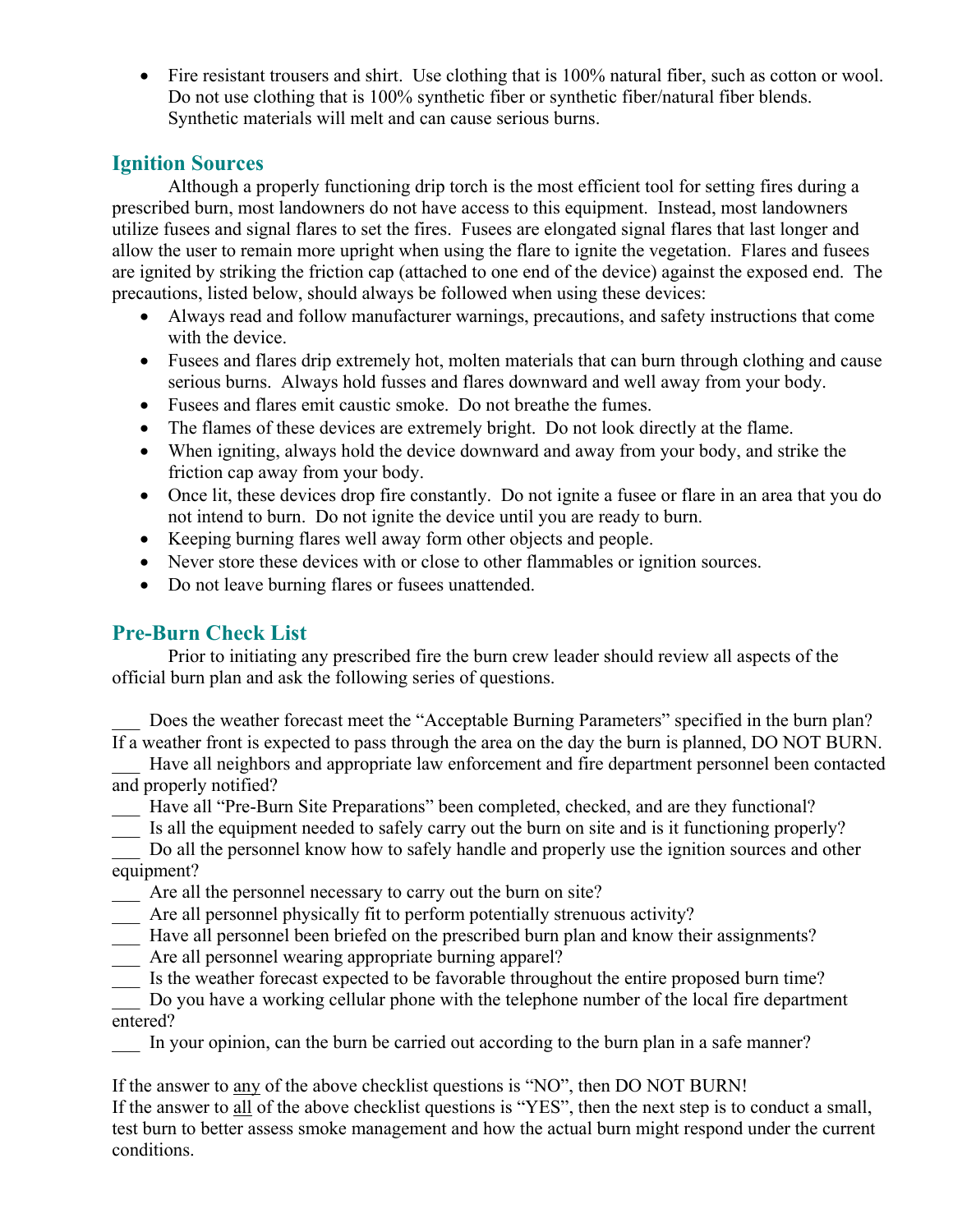## **Conducting the Prescribed Burn**

If the test fire performs satisfactorily, begin the prescribed burn by starting a backing fire along the most downwind (leeward) portion of the field, according to the burn plan. Allow the backing fire to burn inward from the control line to a distance of at least 20 feet; making sure the downwind edge of the control line has been secured, and fire has not crept across the firebreak. As the backing fire continues to burn against the wind, lengthen the peripheral edges of the backing fire by igniting short segments of the flanking control lines. Allow the flanking fires to burn inward and away from the flanking control lines. Never set fire to more area along the flanking control lines than what the fire crew can control. At least one crewmember should routinely check back along the burned control lines to make sure fire has not escaped across the lines. At this point, the ignition of additional lines of fire varies according to what type of firing technique is specified in the burn plan.

If only a backing fire is being used to burn the entire unit, continue setting fire in short distances along the flanking control lines to keep ahead of the advancing backing fire. When flanking fires have been set all the way to the most windward (upwind) section of the field and the flanking control lines are secure, lay fire along the windward control line to complete the prescribed burn.

If the strip-heading technique is going to be employed, stop and reassess current conditions. If it is still appropriate and safe to perform a strip-heading fire, move upwind approximately 20 feet from the advancing backing fire and begin laying a strip of fire in a line parallel to the backing fire and perpendicular to the wind direction. Prior to laying each successive strip of fire across the field, check to see if wind speed, wind direction, and the rate of spread at which the backing fire is advancing are such that the strip-heading technique is still appropriate and safe to use.

If the ring fire technique is prescribed, stop and reassess the current conditions. If it is still appropriate and safe to perform a ring fire continue laying fire along the flanking control lines and allow the fire to burn inward and away from the flanking control lines to a width equal to at least twice the height of the flames or twenty feet, which ever is greater. Once these conditions have been attained, lay fire to the most windward control line to complete the prescribed burn. Ring fires can be very hot and create strong convection columns and wind speeds, which can carry hot sparks across control lines and into neighboring fields. Crewmembers should be on constant lookout for spot fires that might erupt in nearby fields or breach control lines.

Once the prescribed burn has been completed, crewmembers need to ensure that the fire is completely out. Smoldering embers can quickly reignite or be blown into neighboring areas and start wildfires. Check all fields adjacent to the burn area at least twice to ensure the fire hasn't escaped. Drench all smoldering debris and hot embers with water. Check the area again that night and the next day, especially if conditions have turned windy and dry.

## **In Case of an Emergency**

In case of an emergency or escaped fire:

- Call 911 or the local fire department.
- Move all persons to safety zones, such as:
	- o Man-made firebreaks,
	- o Paved, gravel, or dirt roads,
	- o Permanent bodies of water, or
	- o Areas already blackened by the fire.
- Contact all neighbors that may be potentially affected.

## **After the Prescribed Burn**

After the burn has completed, inspect the area to see if the prescribed burn met its objectives. Ask questions like: Were the firebreaks wide enough? Were the firebreaks effective? Did I have all the equipment and manpower that I needed? Did I get the results that I was expecting? Make a list of things you would do differently the next time.